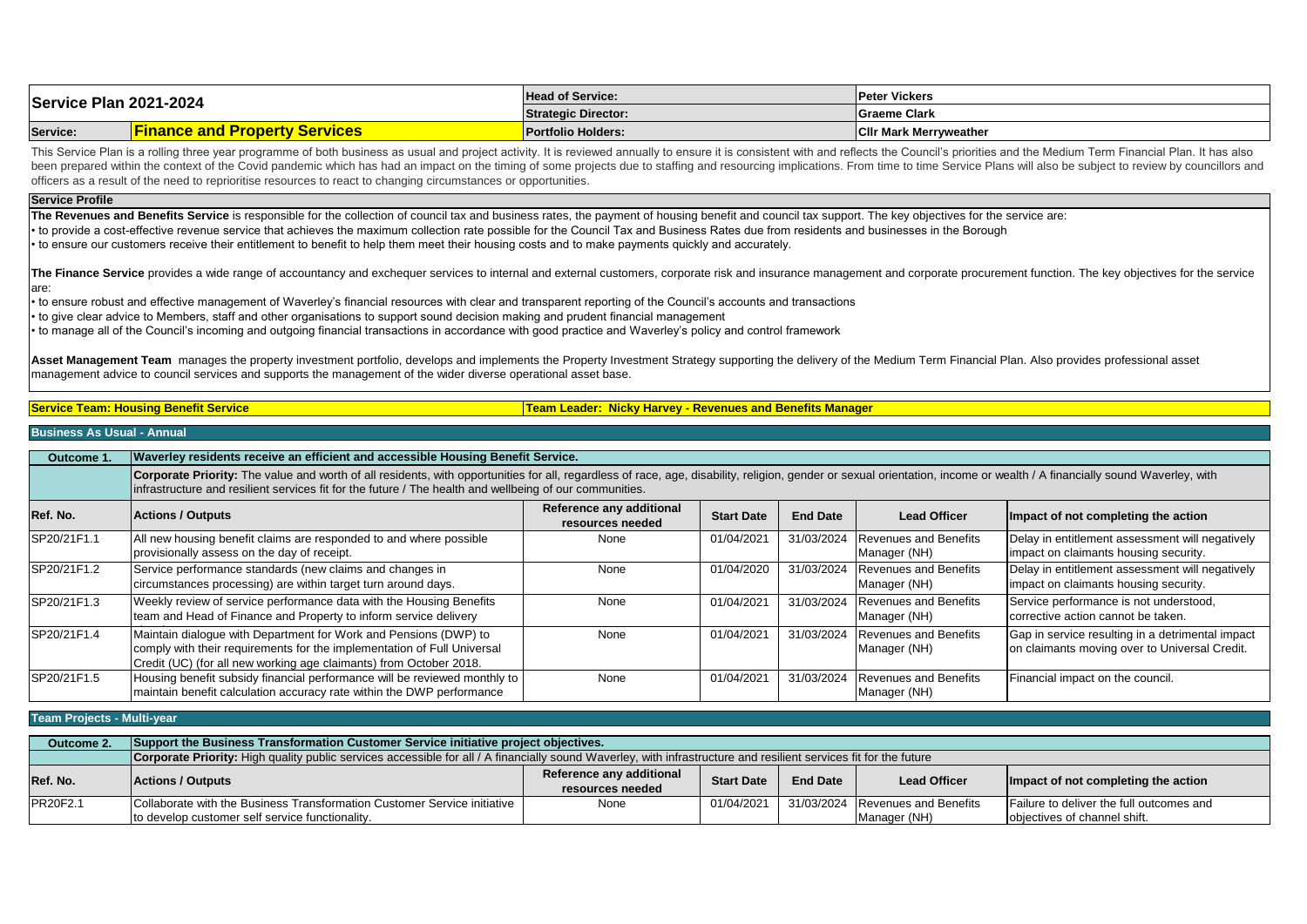## **Business As Usual - Annual**

| Outcome 3.       | <b>Maximise collection of local taxation.</b>                                                                                                                                               |                                              |                   |                 |                                              |                                                                             |  |  |  |
|------------------|---------------------------------------------------------------------------------------------------------------------------------------------------------------------------------------------|----------------------------------------------|-------------------|-----------------|----------------------------------------------|-----------------------------------------------------------------------------|--|--|--|
|                  | Corporate Priority: A financially sound Waverley, with infrastructure and resilient services fit for the future                                                                             |                                              |                   |                 |                                              |                                                                             |  |  |  |
| Ref. No.         | <b>Actions / Outputs</b>                                                                                                                                                                    | Reference any additional<br>resources needed | <b>Start Date</b> | <b>End Date</b> | <b>Lead Officer</b>                          | Impact of not completing the action                                         |  |  |  |
| F <sub>3.1</sub> | Weekly review of service performance data with the service manager and<br>Head of Finance and Property to inform service delivery planning.                                                 | None                                         | 01/04/2021        | 31/03/2024      | <b>Revenues and Benefits</b><br>Manager (NH) | Poor customer service, negative impact on tax<br>base and collection rates. |  |  |  |
| F3.2             | Implement processes within the Revenue service to ensure all incoming<br>correspondence is actioned efficiently and timely.                                                                 | None                                         | 01/04/2021        | 31/03/2024      | <b>Revenues and Benefits</b><br>Manager (NH) | Poor customer service, negative impact on tax<br>base and collection rates. |  |  |  |
| F3.3             | Ensure effective risk based processes are in place to maximise the tax<br>base.                                                                                                             | None                                         | 01/04/2021        | 31/03/2024      | <b>Revenues and Benefits</b><br>Manager (NH) | Tax base will be eroded.                                                    |  |  |  |
| F <sub>3.4</sub> | Develop a centralised systems and processes controls team to ensure an<br>accurate tax base administration, government returns, financial controls<br>and maintain Civica system integrity. | None                                         | 01/04/2021        | 31/03/2022      | <b>Revenues and Benefits</b><br>Manager (NH) | Tax base will be eroded, inaccurate data, Civica<br>system not compliant.   |  |  |  |
|                  |                                                                                                                                                                                             |                                              |                   |                 |                                              |                                                                             |  |  |  |
|                  | <b>Team Projects - Multi-year</b>                                                                                                                                                           |                                              |                   |                 |                                              |                                                                             |  |  |  |
| Outcome 4        | Revenue service is integrated with the Benefit Service and ultimately the centralised Customer Service team.                                                                                |                                              |                   |                 |                                              |                                                                             |  |  |  |
|                  | Cornerate Priority: A financially cound Mayarlov, with infractructure and regiinet convices fit for the future                                                                              |                                              |                   |                 |                                              |                                                                             |  |  |  |

|          | <b>Corporate Priority:</b> A financially sound Waverley, with infrastructure and resilient services fit for the future |                               |                   |                 |                                    |                                                |  |  |  |
|----------|------------------------------------------------------------------------------------------------------------------------|-------------------------------|-------------------|-----------------|------------------------------------|------------------------------------------------|--|--|--|
| Ref. No. | <b>Actions / Outputs</b>                                                                                               | Reference any additional      |                   | <b>End Date</b> | <b>Lead Officer</b>                |                                                |  |  |  |
|          |                                                                                                                        | resources needed              | <b>Start Date</b> |                 |                                    | Impact of not completing the action            |  |  |  |
| F4.1     | Implement the Civica self service module                                                                               | People resource will be fully | 01/06/2021        |                 | 31/03/2023 NH and Walter Stockdate | Will negatively impact on centralised customer |  |  |  |
|          |                                                                                                                        | detailed in project plan.     |                   |                 |                                    | service development                            |  |  |  |
| F4.2     | Develop integration of Revenues customer service into the Central                                                      | People resource will be fully | 01/04/2022        |                 | 31/03/2024 NH and Walter Stockdate | Will negatively impact on centralised customer |  |  |  |
|          | Customer Service team.                                                                                                 | detailed in project plan.     |                   |                 |                                    | service development                            |  |  |  |

**Service Team: Finance** 

**Team Leader: Walter Stockdale/Rosie Palistowe - Financial Services Managers**

Property (PV)

decisions.

**Business As Usual - Annual**

and future budget requirements with Heads of Service.

| Outcome 5.       | Robust budget monitoring arrangements are in place that is commensurate with the size, risk, complexity and volatility associated with particular revenue budgets and capital schemes. |                                              |                   |                 |                                      |                                                                                                                   |  |  |  |
|------------------|----------------------------------------------------------------------------------------------------------------------------------------------------------------------------------------|----------------------------------------------|-------------------|-----------------|--------------------------------------|-------------------------------------------------------------------------------------------------------------------|--|--|--|
|                  | Corporate Priority: A financially sound Waverley, with infrastructure and resilient services fit for the future                                                                        |                                              |                   |                 |                                      |                                                                                                                   |  |  |  |
| Ref. No.         | <b>Actions / Outputs</b>                                                                                                                                                               | Reference any additional<br>resources needed | <b>Start Date</b> | <b>End Date</b> | <b>Lead Officer</b>                  | Impact of not completing the action                                                                               |  |  |  |
| F <sub>5.1</sub> | Ensure the monthly management reporting is accurate, risk based and<br>tailored to specific audiences.                                                                                 | None                                         | 01/04/2021        | 31/03/2024      | Accountant Manager (RP)              | Inappropriate management information will<br>impact decision making and governance.                               |  |  |  |
| F <sub>5.2</sub> | Develop the online budget monitoring process to incorporate forecast<br>updates actioned by service managers.                                                                          | None                                         | 01/04/2021        | 31/03/2024      | Accountant Manager (RP)              | Process will be cumbersome and inaccurate,<br>wasting significant time.                                           |  |  |  |
| F <sub>5.3</sub> | Ensure all services are supported with proactive financial management<br>and support.                                                                                                  | None                                         | 01/04/2021        | 31/03/2024      | Accountant Manager (RP)              | Services carrying higher financial risk will not be<br>adequately managed leading to potential<br>financial loss. |  |  |  |
| Outcome 6.       | An effective process is in place to ensure the Council has a balanced General Fund annual budget and robust Medium Term Financial Plan.                                                |                                              |                   |                 |                                      |                                                                                                                   |  |  |  |
|                  | Corporate Priority: A financially sound Waverley, with infrastructure and resilient services fit for the future                                                                        |                                              |                   |                 |                                      |                                                                                                                   |  |  |  |
| Ref. No.         | <b>Actions / Outputs</b>                                                                                                                                                               | Reference any additional<br>resources needed | <b>Start Date</b> | <b>End Date</b> | <b>Lead Officer</b>                  | Impact of not completing the action                                                                               |  |  |  |
| F6.1             | Ensure management are engaged in effective service planning and review<br>processes.                                                                                                   | None                                         | 01/04/2021        | 31/03/2022      | Head of Finance and<br>Property (PV) | Lack of understanding and buy-in to the current<br>land future financial situation.                               |  |  |  |
| F6.2             | Review previous year annual outturn against current year performance                                                                                                                   | None                                         | 01/06/2021        | 31/12/2022      | Head of Finance and                  | Mis-aligned and uninformed management                                                                             |  |  |  |